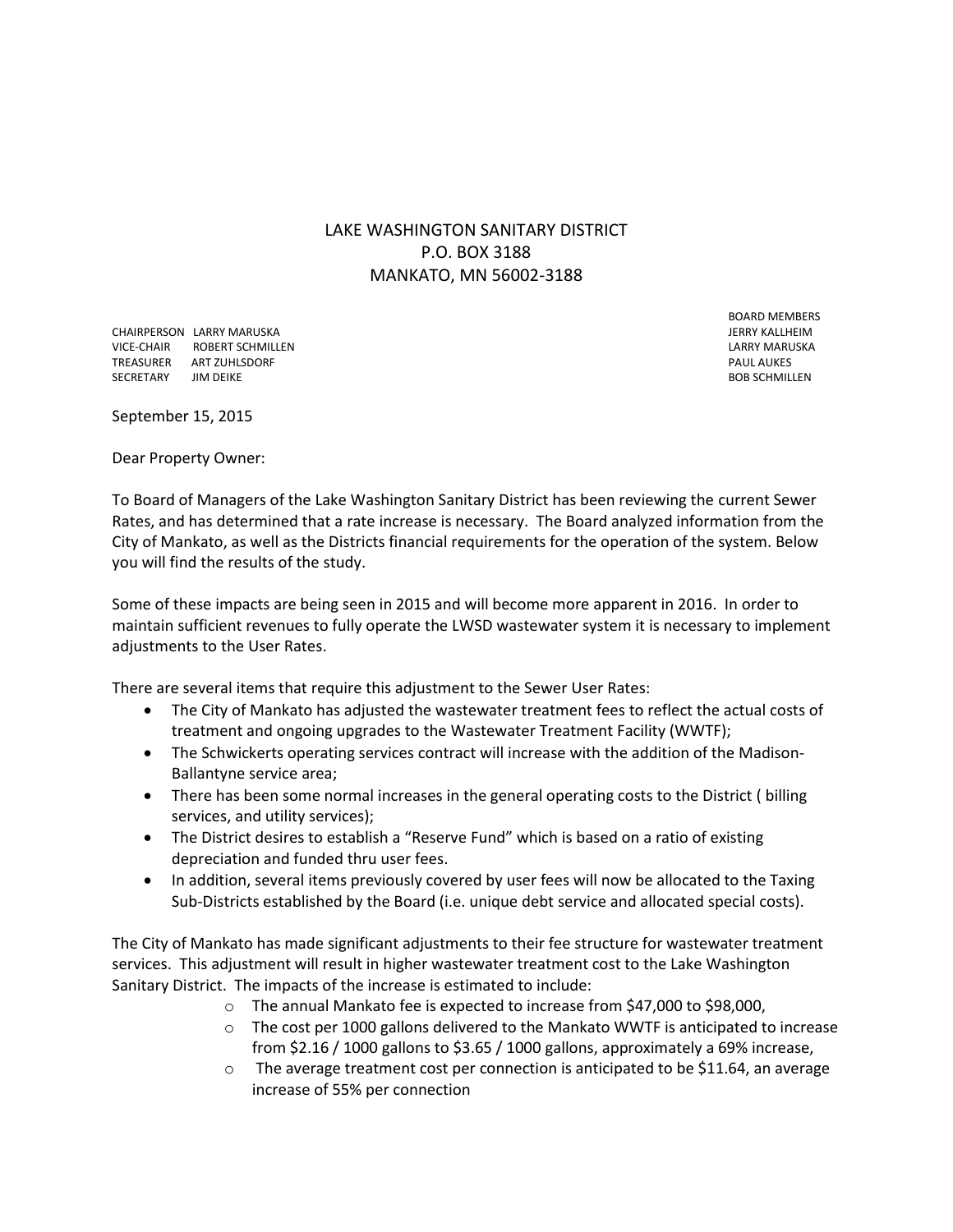The Schwickerts Operations contract was adjusted in January 2015 with new monthly base fees and rates for special services. There are two items that will increase with this contract:

- o The addition of 235 +- connections in the Madison / Ballantyne area will have a separate identified monthly base fee that represents the new service area,
- $\circ$  The Special services ( call –outs, pump servicing, etc.) is a highly variable number and based on the 2015 history a projected \$105,000 is special services will be necessary for the entire District. This item was under estimated in the past.

The General Sewer Operations of the District has not been adjusted for several years and with the new service area a new budget was developed. Included in this budgeting is:

- o General Utility services (power, plowing, utility locates etc.)
- o Utility Billing services , postage , printing
- o The overall increase in this item is approximately 20% since the last adjustment in 2013.

The District has discussed the need for a "Reserve Fund" but has never developed a funding source or basis for this special replacement fund. The new rate schedule identifies a basis for developing this fund. The funding basis established includes:

- o A set-aside of 10% of the previous years allocated Depreciation into an identified fund for future replacement activities.
- o The 2015 basis is: 10% of the 2014 depreciation of \$224,500

Previous rate schedules also set aside funds for debt service on bonds affecting a special project in the Washington / George area. This debt service amount will be removed from the rates and placed into the Taxing Sub-District that benefitted from the project.

Overall the rate impact represents approximately a 40% increase per connection per month. Individual connections may experience higher increases based upon the amount of sewer flow generated by each individual user. The following table illustrates the individual items discussed above.